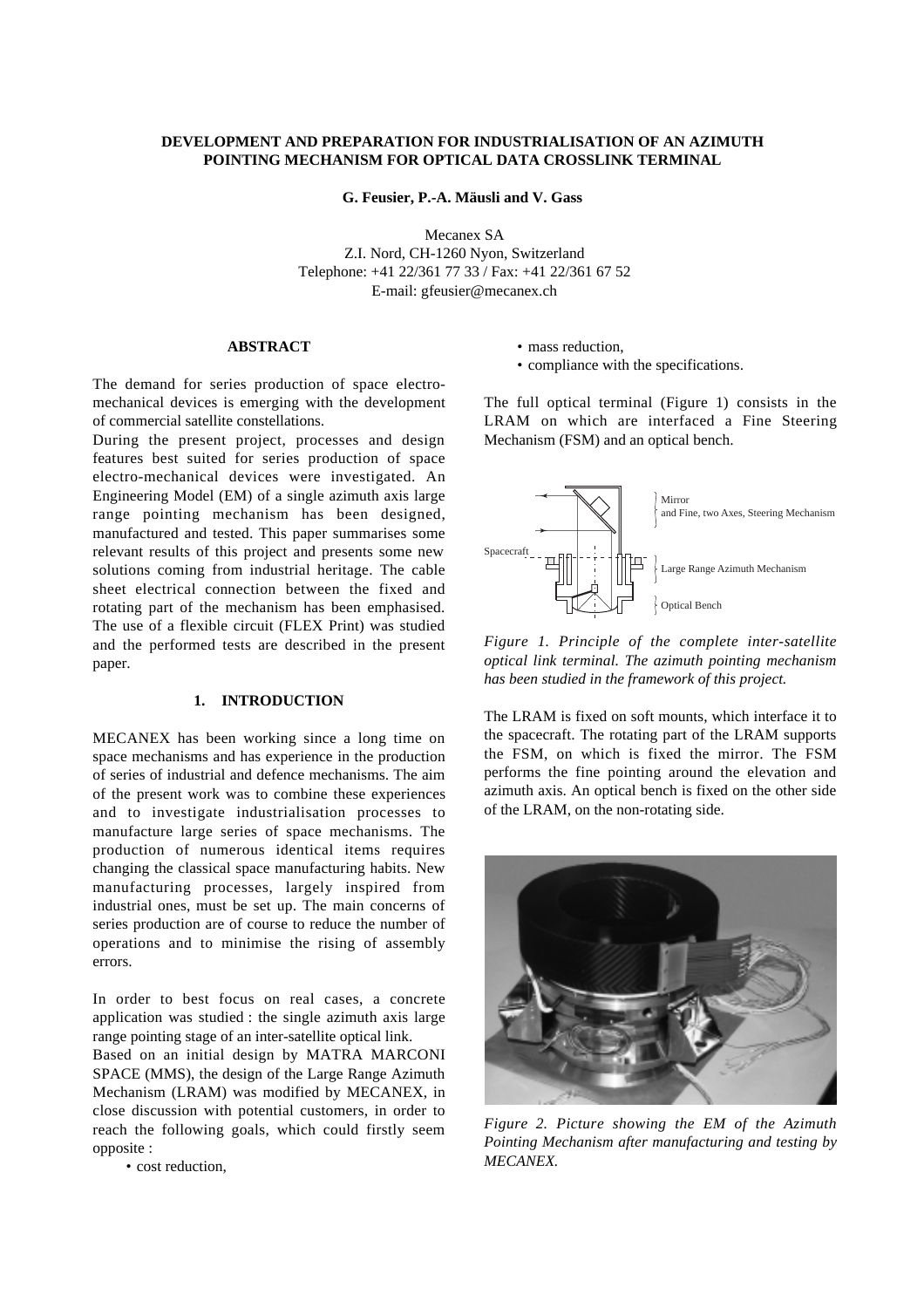Components of the LRAM consist in mechanical parts and electrical parts. The number of parts was reduced as much as possible in order to make their assembly easier (Figure 3) :

- body (rotating part, I/F with FSM),
- housing (fixed part, I/F with S/C and optical bench),
- bearing,
- mechanical end-stops
- thermal screen,
- I/F brackets.
- cable-sheet housing,
- direct drive DC brushless motor,
- optical encoder,
- launch lock (pin puller).



*Figure 3. Principle and view of the different components of the Large Range single Azimuth axis hollow shaft pointing Mechanism (LRAM).*

An electrical connection between the body and housing is provided by the Cable-Sheet (CS), linking the rotating part to the fixed part of the LRAM.

Some of the main mechanism requirements are summarised in Table 1.

| Hollow shaft diameter        | $167$ mm                                     |
|------------------------------|----------------------------------------------|
| Angular range                | $\pm 125^\circ$                              |
| Maximum angular speed        | $10^{\circ}/\mathrm{s}$                      |
| Maximum angular acceleration | $8^{\circ}/s^2$                              |
| Mechanical alignment         | $< 10$ mdeg                                  |
| Pointing accuracy            |                                              |
| Positioning mode             | $0.015^{\circ}$                              |
| Tracking mode                | $\pm 1.4$ µrad                               |
| Electrical power consumption | 5.5 W                                        |
| Operating temperature        | -25 $\rm{^{\circ}C}$ to +60 $\rm{^{\circ}C}$ |
| Operating lifetime           | 10 years                                     |

*Table 1. Summary of the pointing mechanism requirements.*

## **2. DESIGN**

## **2.1. Materials**

Different material choices have been investigated. The considered materials include metallic and non-metallic ones. The use of materials must be compliant with the specification, but the cost factor is also a main design driver. Thus, expensive materials, like for example beryllium [1], have been rejected.

The choice was then made between several materials :

- aluminium,
- structural steel,
- stainless steel,
- titanium,
- carbon fibre epoxy composite.

The metallic parts can be manufactured out of bulk material, tubes or cast with final machining of the interfaces. This depends on the size and geometry of the parts, but also on the amount of units. Even if machining out of bulk material is often the only achievable manufacturing solution for very few units, other solutions must be chosen for large series. For example, cast titanium parts could be very cost effective when manufacturing a lot of units.

The main interests in using composite parts, out of the ease of manufacturing large series by the use of moulding, are :

- low density,
- high stiffness (similar to titanium),
- low thermal expansion.

# **2.2. Structural Parts**

The lighter and more cost effective material was used as much as possible. However, for structural reasons as well as thermal expansion coefficients matching, the material choice is sometimes reduced.

The structural parts have been made out of Ni coated 42CD4 steel for the EM. Titanium remains however better adapted in term of mass for the Flight Models (FM).

The cable sheet housing was made of T300 carbon fibres with an Epoxy matrix. This solution was very effective in terms of mass, cost and stiffness. The design of the assembly with the other parts of the LRAM must however be made carefully.

Some non-structural parts (e.g. the thermal screen) were made out of ANTICO 112 aluminium.

## **2.3. Components**

## *• Bearing System*

### *a) Classical Architecture with Spacers*

The classical architecture for a hard preloaded ballbearing pair, separated from each other, is to include two spacers with an adjusted length difference such that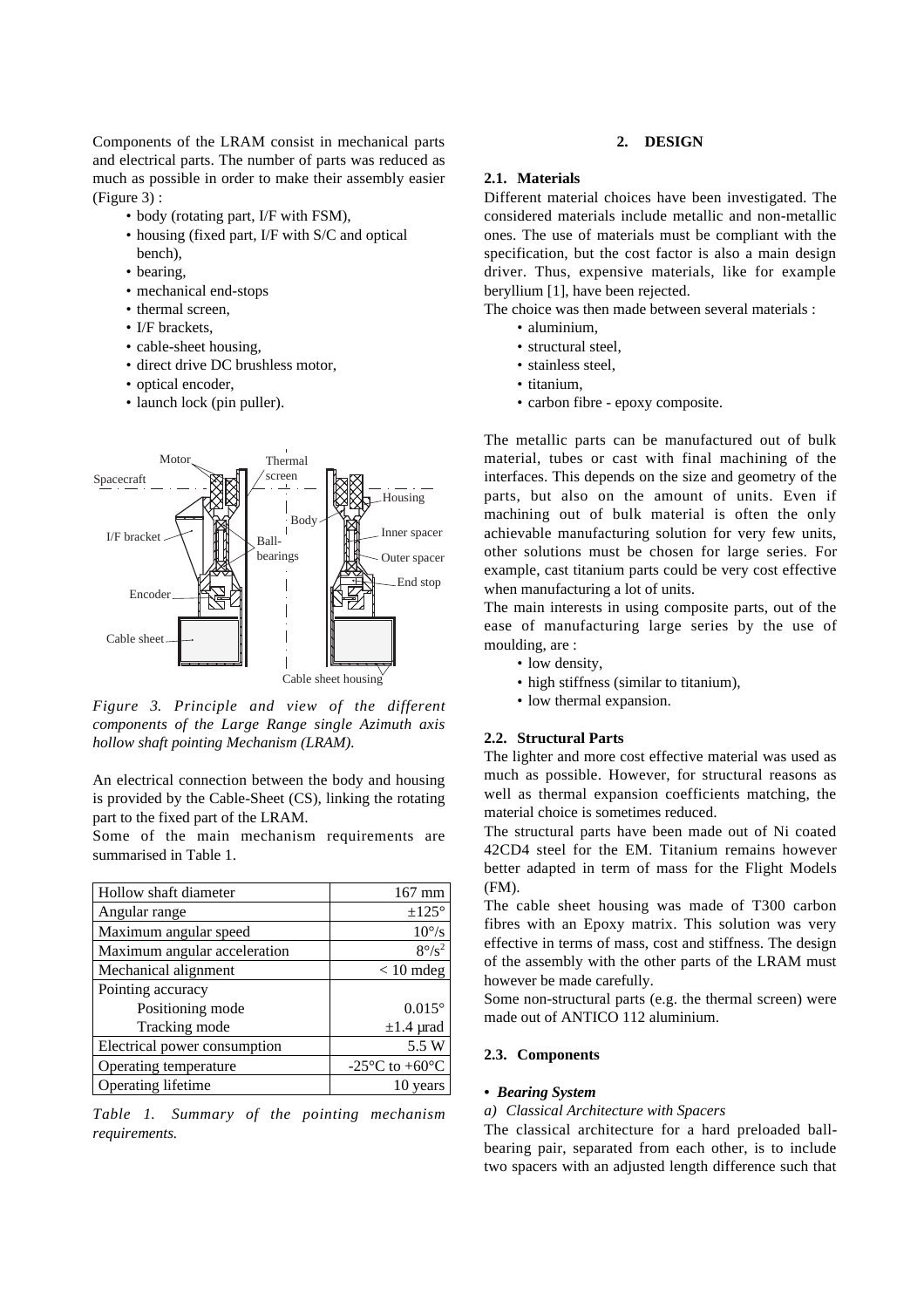the preload is defined by the global elasticity of the ballbearing / spacers / housing / shaft assembly.

The very high stiffness of such a system requires length and spacer parallelism adjustment with sub-µm tolerances. The machining of these elements must be done on special grinding machines where three identical spacers are prepared simultaneously.

Such a procedure is very heavy, costly and long. It is hardly compatible with series production.

The lack of readily available alternative methods for the EM implies that the decision to produce such spacers was decided during this project so that the program was not delayed.

In parallel, a development program was set up to define mounting procedures or modified geometry that overcome the problem.

## *b) Common Ring Architecture*

A proposed solution has been to produce a bearing pair with a common outer ring. The preload is obtained by the adjustment of one of the inner ring length.

This approach prevents from using spacers and is close to the back to back mount, though it is more rigid.

The high radial torque to be supported during the launch phase and the low preload necessary to reduce the axial torque in function led to the necessity of having a distance between the two ball-bearings. The above solution seems thus to be inadequate with this respect.

An increased load on the bearing due to the distance reduction between them increases the Hertz pressure. Ball-bearing with larger balls, more balls (allowed for example by the use of appropriate cages or ballspacers), and an increased contact angle, would improve the load capacity. A new calculation to evaluate the double bearing approach will be necessary should this solution be retained.

An other solution preserving the distance between the bearings could be to manufacture a bearing pair similar to the former proposition, but with longer outer and inner rings.

This solution would improve the production aspect with respect to the double ball-bearings + spacers proposed for the EM. It cannot however be envisaged without a series production, as tools have to be developed for it.

The proposed solutions with common outer rings respect the matching specification.

The total unit price of the solutions proposed in this paragraph is somewhat similar to the classical one (cf. a)). The advantage resides in the higher stiffness and less severe constraints on housing diameter adjustments.

#### *c) Cemented Architecture*

A very attractive assembly proposition was to assemble the ball-bearing pair with structural adhesive. The interests of this approach are :

- No spacer (the only spacer is machined together with the housing for "O"-mount; care must be taken that the faces are parallel).
- No need for clamps and screws.

The mounting procedure needs however :

- A special tool to apply a defined preload during polymerisation.
- To define a structural adhesive, compatible with space applications, that is able to withstand the permanent shear forces applied by the preload, the vibrations and the thermal cycling.

This type of mounting is already used in some aeronautical applications. It needs evidently to be qualified for space. Due to the uncertainties related to the development of this process, the choice to implement a standard technology on the EM has been decided.

However, preliminary tests of such an assembly were performed at MECANEX (cf. § 4.2.d)).

## *• Motor*

With the considered motor sizes, the required high torque / power ratio and due to the need of a low level of cogging torque, the only suitable motor technology is the "permanent magnet synchronous motor" technology (generally called "brushless DC motor").

A trade-off was performed by ETEL between different motor designs :

- i) A classical slotted motor design which includes : (1) a stator made with a laminated magnetic stack with slots on which the winding is wounded; (2) a rotor, placed into the stator internal hollow shaft, made with magnetic yoke on which the magnets are fixed.
- ii) A so-called "toothless motor design", which does not produce any cogging torque effect.

The design ii) was selected because of the low level of cogging required  $(< 5$  mNm), objective which could not be matched by design i). However, the design i) has the advantage of having a significantly lower mass than design ii).

| Total mass                         | $1.7 \text{ kg}$         |
|------------------------------------|--------------------------|
| Motor constant                     | $0.9 \text{ Nm/W}^{1/2}$ |
| Number of stator phases            |                          |
| Max. cogging torque (peak to peak) | $10 \text{ mNm}$         |
| Hysteresis torque                  | 480 mNm                  |

*Table 2. Summary of the motor characteristics.*

#### *• Encoder*

The optical encoder which is used for the EM is an offthe-shelf 21 bits capacity absolute encoder without redundancy. It has an absolute accuracy of  $\pm 2.8$  mdeg.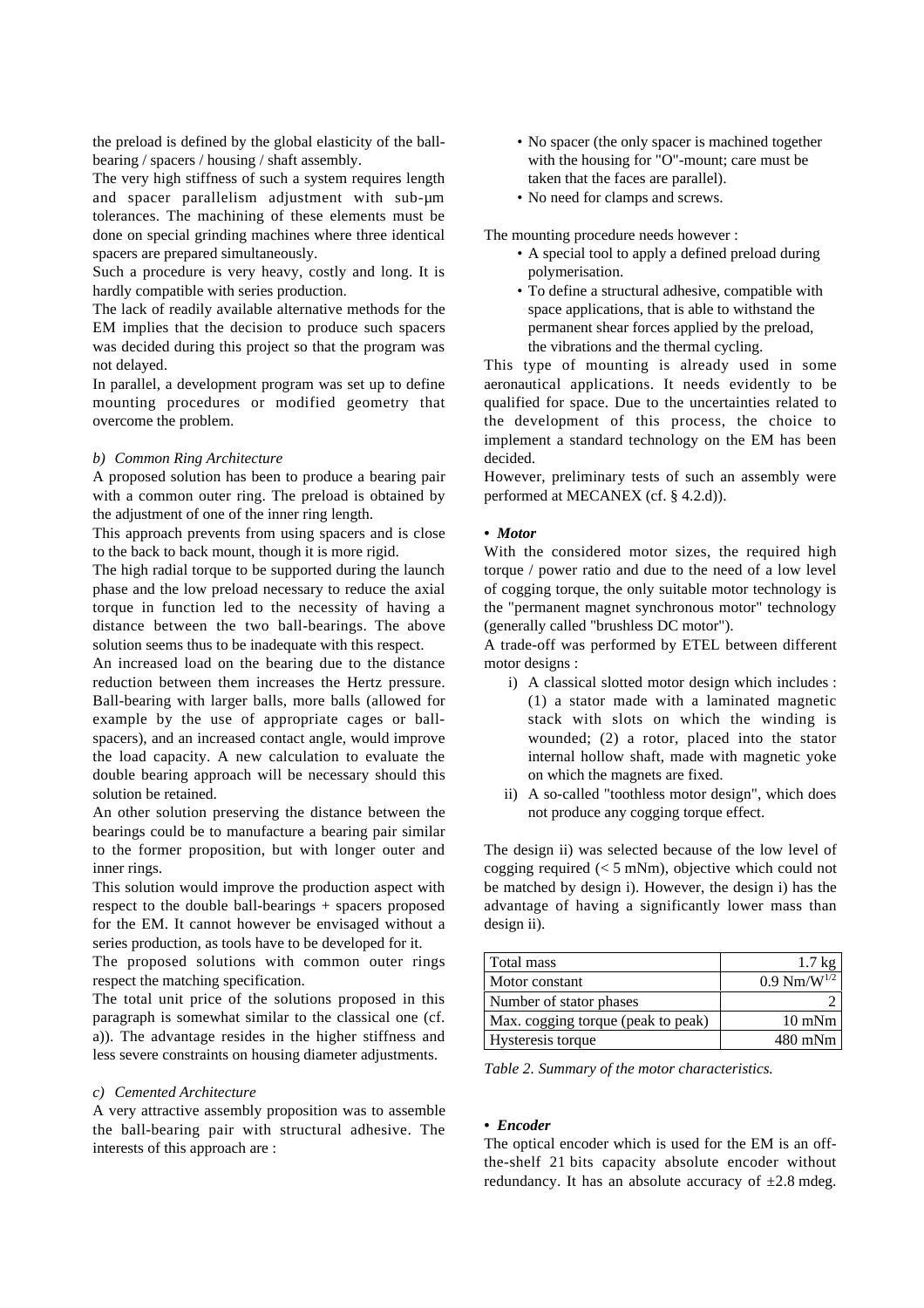The EM encoder was integrated by its manufacturer into the LRAM. However, new technology optical encoders being less sensitive to misalignment and which are now space qualified could be integrated by MECANEX in the LRAM, without a complex procedure needing special equipment.

# *• Cable-Sheet*

The electric link between stator and rotor is realised through continuous metallic connections. Two line configurations have been studied.

## *a) Cable-Wrap*

A flat cable is made of an assembly of single and twisted cables, shielded or not. The main advantage of flat cables is that there is no impedance change of the connected lines. Moreover, the characteristics of this type of cables are well known and it exists spacequalified solutions [2] as well as already flying items.

However, the harness so defined is quite stiff and cannot be bent at low radii. With this technology, the choice of a cable-wrap (spiral harness) is necessary.

The integration of connectors on such harness is a long and costly operation not adapted to this application.

The evaluation of the length of the harness in the EM led to the necessity to mount 1.5 m to cover the full 250° specified. This length is not favourable with respect to vibration, friction torque, line resistance and torque noise.

#### *b) Rolling Sheet*

The cable sheet could be a flexible circuit (FLEX Print), much thinner than a flat cable. The FLEX Print can be bent to lower radii and is less heavy. The cable-wrap configuration is not favourable with this type of harness due to the needed length and to the conductor reduced cross-section inherent to the laminated construction.

An interesting harness mounting is the rolling sheet or "gooseneck" configuration (Figure 4).



*Figure 4. Principle of the cable sheet electrical link*

This solution, better adapted to the present situation, can be achieved at much lower costs than the flat cable assembly. The bending radius r of the FLEX Print can be reduced and the torque profile of the rolling sheet configuration does not depend on the angular position, what is also an advantage with respect to the pointing function.

The characteristics of the FLEX Print sample manufactured for testing purpose are showed in Table 3.

| Copper thickness         | $70 \mu m$         |
|--------------------------|--------------------|
| <b>FLEX</b> Print length | $900.0 \text{ mm}$ |
| <b>FLEX</b> Print width  | 69.90 mm           |
| Number of tracks         |                    |
| Track width              | $2.2$ to $7.0$ mm  |

*Table 3. Summary of the KAPTON flexible circuit characteristics.*

For the EM, three layers of FLEX Prints were assembled together. The two external layers (FLEX Prints) could also be used as shielding for the intermediate FLEX Print.

## **3. INDUSTRIALISATION**

## **3.1. Machining and Material Furniture**

As already stated in the above chapters, different materials have been considered (structural Ni coated steel, Ti-6Al-4V, aluminium, carbon fibre - epoxy composites). These different potential choices could lead to production technologies different from simple machining, such as casting or forging.

For example, for the "housing" and "body", which shapes show thin walled structures, the most economical production with steel is to machine the pieces from tubes, though much material must be chipped off (for 300 to 400 units, the raw material flow to manage ranges from  $20.10^3$  to  $30.10^3$  kg). In the case of titanium, the casting of near-net-shape parts is the most economical production for large series, because it will reduce the wasted material volume.

Near-net-shape casting is also very interesting because it would reduce the number of machining operations.

#### **3.2. Assembly**

The achievement of the technical performance must be managed for large production rates (maximum of 5 units per day) within a very limited budget. These elements have been considered as design drivers on the same level as the most sensitive technical requirements.

An assembly procedure was elaborated and the assembly duration calculated. Logistic schemes were defined depending on the series to manufacture.

Numerical models were then developed from the logistic schemes. They permit to calculate the delay due to production flow jam.

The performed study demonstrates that series of at least 300 to 400 mechanisms, at a rate of 3 to 4 mechanisms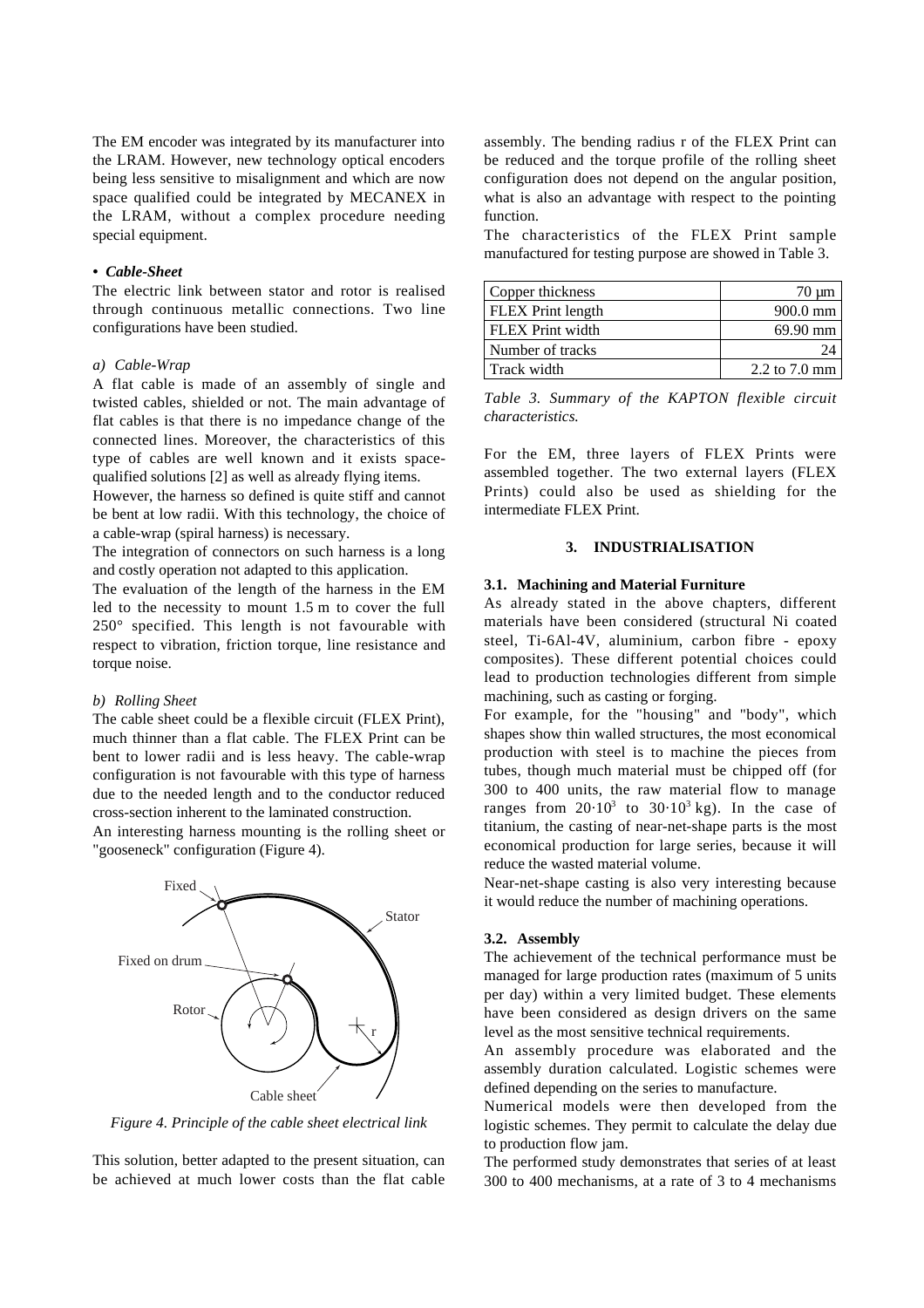per days, could be manufactured at a competitive price. With larger series (more than 400 mechanisms), a refined study should be performed in order to simplify as much as possible the design and the assembly.

## **4. TESTS**

#### **4.1. Functional and Acceptance Tests**

The starting torque was measured at different angular position and at different levels of integration. The dynamic torque noise was also measured at these different levels of integration with a specially developed tool.

The design goals were :

- Starting torque :  $< 0.25$  Nm.
- Dynamic torque noise : < 0.02 Nm.

### *a) Ball-bearings*

After ball-bearing integration (w/o motor and cablesheet), the measured starting torque (0.12 Nm) is low due to the small preload.

The measured torque noise is below the requested value (average value of  $7.10^{-3}$  Nm with peaks at  $16.10^{-3}$  Nm).

The requested characteristics have been reached with off-the-shelf industrial ball-bearings. However, for flight models, space qualified lubrication must be achieved.

## *b) Motor*

After motor integration (w/o cable-sheet), the measured starting torque without powering the motor exceed the requested value (0.60 Nm). This high hysteresis torque of the motor could be dramatically reduced by the use of an other steel grade. A starting value below 0.25 Nm should be achievable.

The torque noise remains below the requested value (average value of  $12.10^{-3}$  Nm). The presence of the motor does not increase the peak values, but it increase slightly the average value. The peak values seem mostly to be due to defects at ball-bearing level : presence of small dust particles, bad distribution of the lubricant.

# *c) Cable-sheet*

After complete integration, no modification of the starting torque could be measured due to the presence of the cable-sheet (average starting torque : 0.60 Nm).

The dynamic behaviour of the LRAM is modified by the presence of the cable-sheet. Some times, the friction torque jumps to a slightly higher or lower level. This could be due to the storage or release of elastic energy in the FLEX Print. More accurate tests shall be performed in a future work. Moreover, the FLEX Print used during the present project does not exactly reflect the specified one due to prototype manufacturing constraints : a small coverlay overlapping (thickness

increase) exists in the middle of the flexible circuit. The effect of this overlapping is significant.

# **4.2. Evaluation of Components and Procedures**

*a) Cable Sheet Lifetime*

A belt of the FLEX Print tape (the two ends are assembled with KAPTON sheets and adhesive) was placed between two concentric cylinders of a test rig. The inner cylinder was rotating. The movement of the FLEX Print belt is then representative of the actual movement that follows a FLEX Print mounted in a rolling sheet (or gooseneck) configuration.

Electrical contact points were created for each individual line at both extremities so that an easy access to line resistance measurement was available.

A visual inspection of the FLEX Print belt as well as track resistance measurements were performed periodically during the test (test conducted at room temperature, under air atmosphere).

Experiments showed that this cable sheet withstood at least 650'000 cycles with the very small bending radius of 17 mm, this after having already seen more than 425'000 cycles with fewer constraints, though of the order of those relevant for the rolling sheet of the LRAM (30 mm).

This preliminary feasibility test was considered to show that the mechanical resistance in fatigue of the FLEX Print could be sufficient for the LRAM application.

Further validations shall be made in temperature, thermal vacuum and life on an LRAM itself in a qualification program.

# *b) Cable Sheet Thermal Evaluation*

The thermal properties of a FLEX Print sample (Table 3) were evaluated. The tests were performed in air and under preliminary vacuum  $(10^{-1} \text{ mbar})$  for a long FLEX Print segment, with electrical current ranging from 1 A to 20 A.

The temperature of three gages was recorded : one at the middle of the FLEX Print, one at the end and one on the FLEX Print support as a reference.

An empirical model was developed from this experiment which link the temperature increase to the flowing current, the track resistance, the track number and the average track coverage of the FLEX Print.

## *c) Cable Sheet Cross-Talk Evaluation*

The cross-talk attenuation (CTA) was evaluated on a FLEX Print representative of real configuration.

As the FLEX Print is fully contained in a shielded box (cable-sheet housing), the main concern is related to the cross-talk between tracks. For this reason, the two faces of the FLEX Print should be metallic to obtain a better shielding.

The FLEX Print sample was defined so that various track / gap ratios could be measured. The most